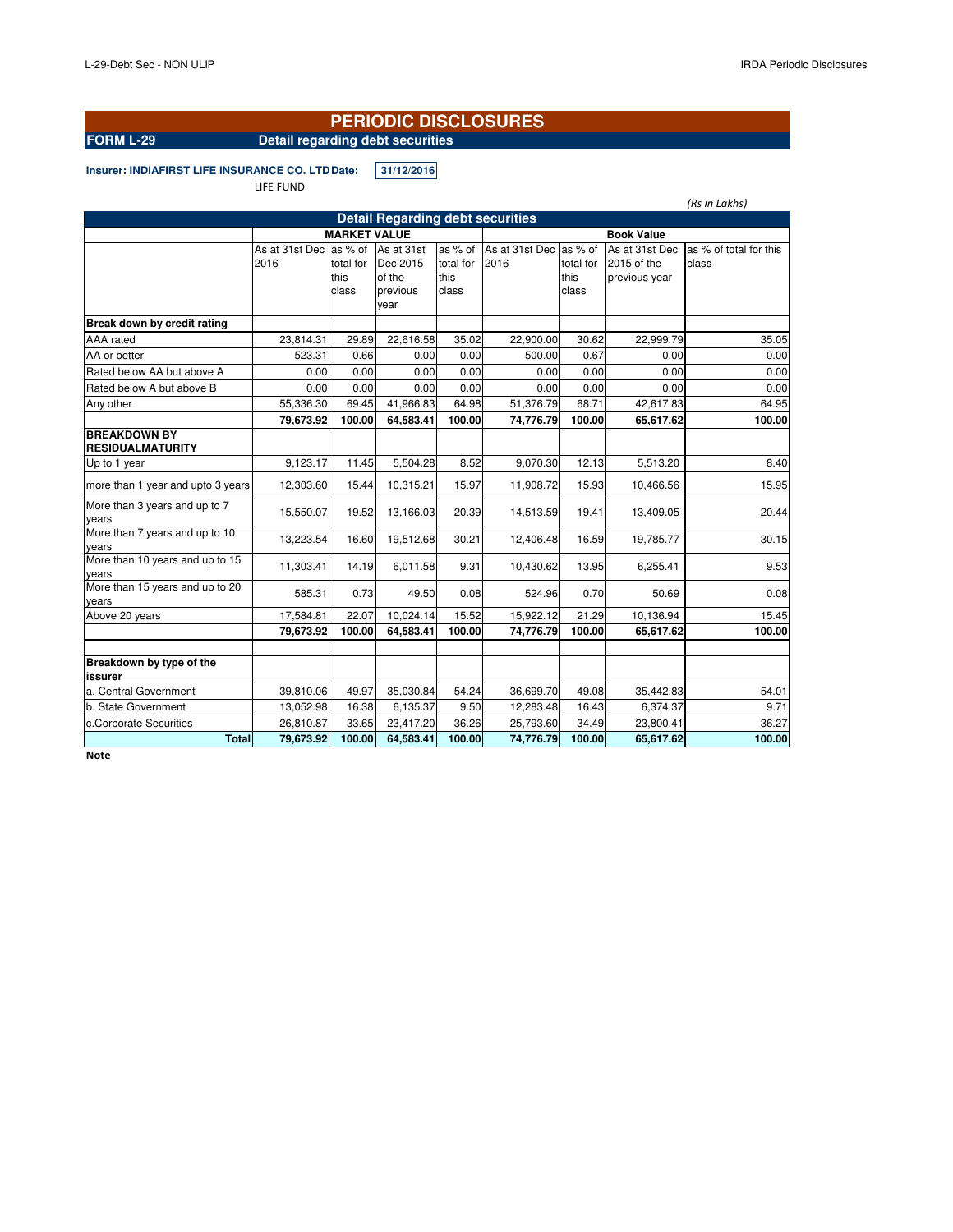### **PERIODIC DISCLOSURES**

# **FORM L-29 Detail regarding debt securities**

**Insurer: INDIAFIRST LIFE INSURANCE CO. LTD. Date: 31/12/2016**

PENSION AND GENERAL ANNUITY FUNDS

As at 31st Dec 2016 as % of total for this class As at 31st Dec 2015 of the previous this class year as % of total for As at 31st Dec 2016 as % of total for this class As at 31st Dec 2015 of the previous year as % of total for this class **Break down by credit rating** AAA rated 2,60,008.73 47.37 1,84,463.17 45.07 2,50,659.18 47.58 1,87,083.84 45.29 AA or better 22,690.79 4.13 16,461.92 4.02 21,836.06 4.14 16,607.39 4.02 Rated below AA but above A  $\begin{array}{|c|c|c|c|c|c|c|c|c|} \hline 0.00 & 0.00 & 0.00 & 0.00 & 0.00 & 0.00 & 0.00 \ \hline \end{array}$ Rated below A but above B 0.00 0.00 0.00 0.00 0.00 0.00 0.00 0.00 Any other 2,66,168.30 48.49 2,08,398.94 50.91 2,54,367.66 48.28 2,09,417.04 50.69 **5,48,867.82 100.00 4,09,324.03 100.00 5,26,862.90 100.00 4,13,108.27 100.00 BREAKDOWN BY RESIDUALMATURITY** Up to 1 year 3,588.74 0.65 3,130.41 0.76 3,545.89 0.67 3,164.16 0.77 more than 1 year and upto 3 years 76,902.47 14.01 13,255.72 3.24 74,362.27 14.11 13,463.50 3.26 More than 3 years and up to 7 years 3,72,843.56 67.93 2,04,260.40 49.90 3,58,590.73 68.06 2,07,008.44 50.11 More than 7 years and up to 10 years 82,317.17 15.00 98,302.30 24.02 78,032.98 14.81 99,388.78 24.06<br>10 years More than 10 years and up to 1.5 years 1.3 degree to the control of the 11,145.01 2.03 89,389.26 21.84 10,322.50 1.96 89,090.68 21.57<br>15 years More than 15 years and up to word man rolydals and apid (1990) in the 494.15 or the 444.05 or the 444.05 or the 456.22 or the 456.22 or the<br>20 years Above 20 years **1,576.73** 0.29 542.28 0.13 1,564.48 0.30 536.50 0.13 **5,48,867.82 100.00 4,09,324.03 100.00 5,26,862.90 100.00 4,13,108.27 100.00 Breakdown by type of the issurer** a. Central Government (1,71,424.57 31.23 1,67,963.05 41.03 1,63,793.82 31.09 1,69,017.62 40.91 b. State Government 64,237.87 11.70 40,435.89 9.88 61,609.68 11.69 40,399.42 9.78 c.Corporate Securities 3,13,205.38 57.06 2,00,925.09 49.09 3,01,459.41 57.22 2,03,691.23 49.31 **Total 5,48,867.82 100.00 4,09,324.03 100.00 5,26,862.90 100.00 4,13,108.27 100.00 Detail Regarding debt securities MARKET VALUE Book Value** 

**Note**

*(Rs in Lakhs)*